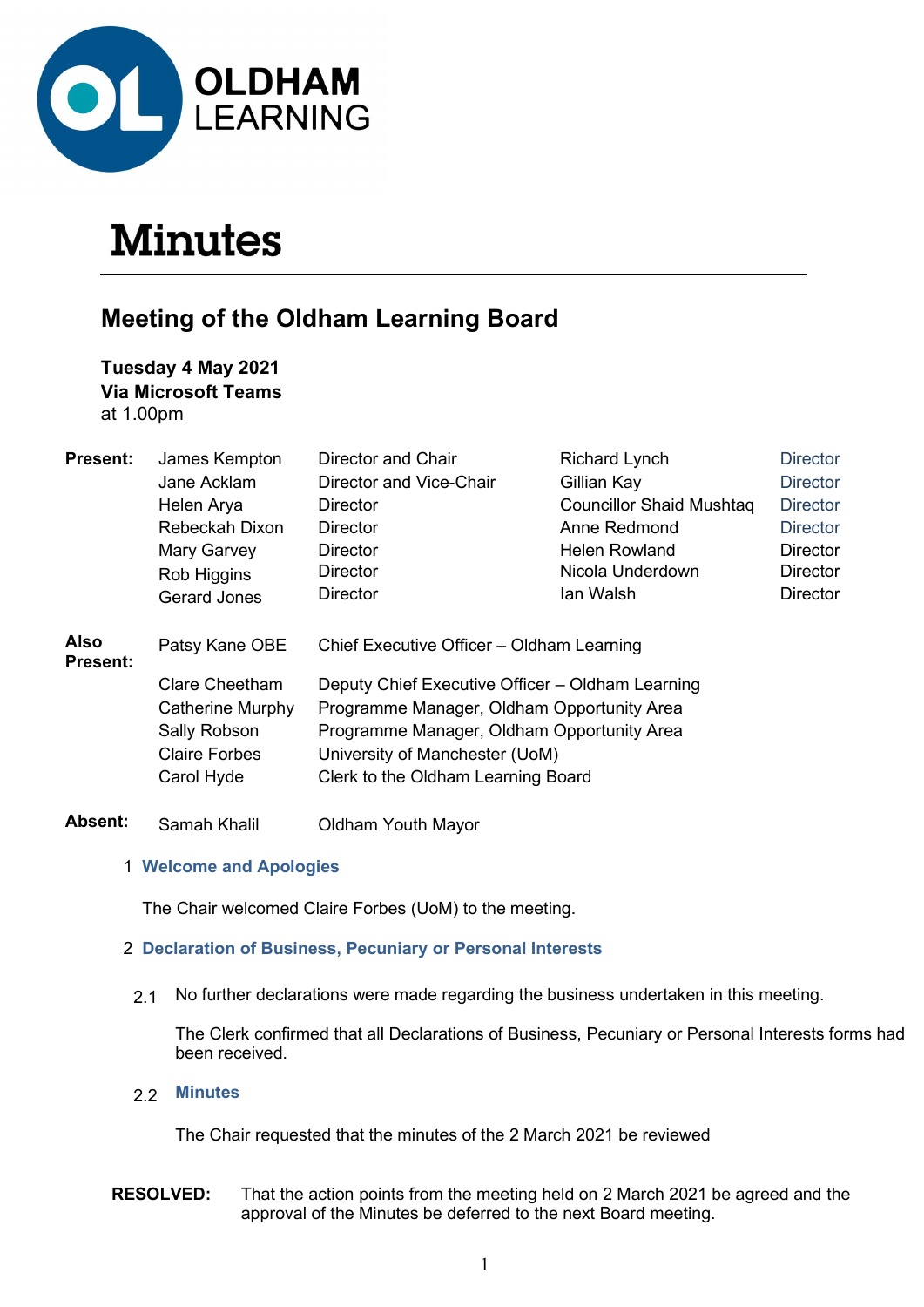

ACTION; Deputy CEO; Clerk; Chair

#### 2.3 Matters Arising from the Minutes

10.1 Quality of Education & Leadership Committees

The following Directors offered their time and expertise:

Gerard Jones Helen Arya Rob Higgins Anne Redmond

10.2 Further discussion took place on the next steps for the recognition of Teachers during the Covid19 Pandemic. This will be discussed further within the LA.

ACTION: Gerard Jones/Richard Lynch

#### 3 Agree Any Other Urgent Business

None

4 Update on CEO Recruitment (Verbal)

 The Chair informed Directors that Oldham Learning that three candidates had been shortlisted for interview on Thursday 20 May 2021.The recruitment panel had agreed that a stakeholder panel involving school leaders, LA and OA would also meet the candidates.

RESOLVED: Noted

5 CEO Report

 The CEO explained to Directors that the papers distributed with agenda are first drafts and will be taken for further discussion elsewhere.

The CEO commented that she had attended a seminar led by Sir Kevan Collins and would write up the notes and share them with Directors and school leaders through the newsletter.. A Director queried the low take up of the NTP in Oldham. A discussion took place on how to engage Headteachers to participate with the NTP. The importance of tutoring was mentioned by Kevan Collins as a key recovery strategy and he suggested funding may be changed to allow heads to employ their own staff to carry out tutoring rather than use external tutors.

RESOLVED: Raise these issues with the delivery of the NTP with the DfE and with schools at the OASHP meeting on Thursday

ACTION: CEO, Nicola Underdown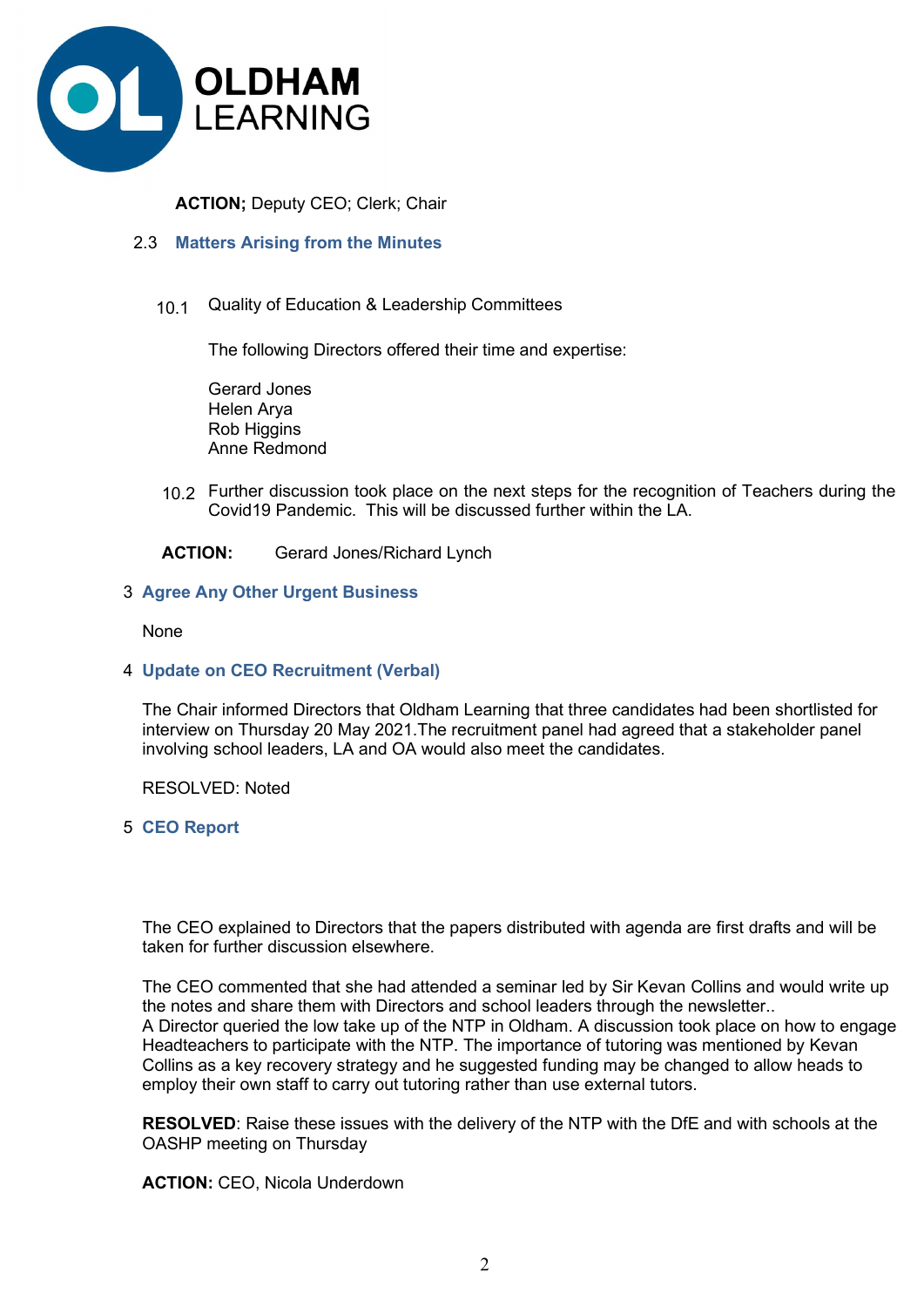

Thanks were noted to Patsy Kane and the team for their work so far in supporting Oldham Learning.

#### 6 Outcomes Framework

 An overview of work carried out on the Framework to date was given then Directors broke into groups to discuss the "jam board", to make amendments and to identify any gaps. Directors were asked to review priorities and RAG rate them.

It was agreed that the next steps are for the CEO, Deputy CEO and Claire Forbes (UoM) to have a meeting to discuss the outcomes and priorities from the feedback.

The Chair suggested circulating a logic model before the next meeting.

ACTION: Claire Forbes/CEO/Deputy CEO

#### 7 Finance

7.1 Budget Report

The Deputy CEO outlined to Directors the situation regarding current spend and commitments. The Deputy CEO also commented that Oldham Learning will need to look at working up a subscription model with schools to support future budget needs.

The Deputy CEO commented on the following:

- That the claims for the funding of the digital devices are slow in coming in.
- A proposal was made regarding Peer to Peer review training for both primary and secondary schools which will cost circa £50k.

RESOLVED; The Board supported the P2P.

#### 7.2 Verbal Update on Oldham Council's Financial and Staffing Support and Delegated Remit for April 2021- March 2022

Due to containing details of individual posts, postholders and salaries, this item was deemed to be confidential and would not be included in the minutes and papers to be made available for public inspection.

#### 7.3 Verbal Update on Oldham's Opportunity Area (OOA) financial support and delegated remit for September 2021 – August 2022.

Year 5 Opportunity Area funding has been submitted in draft form and it is with Ministers. It was confirmed that a substantial investment will be made into Oldham Learning in the OA Year 5, although the amount is yet to be confirmed as there will be a 20% reduction in OA funding.

Measuring the progress of the five years of the OA will be difficult as the data is not available or comparable. It was suggested that the 'visible' changes for example Oldham Learning being created are recorded.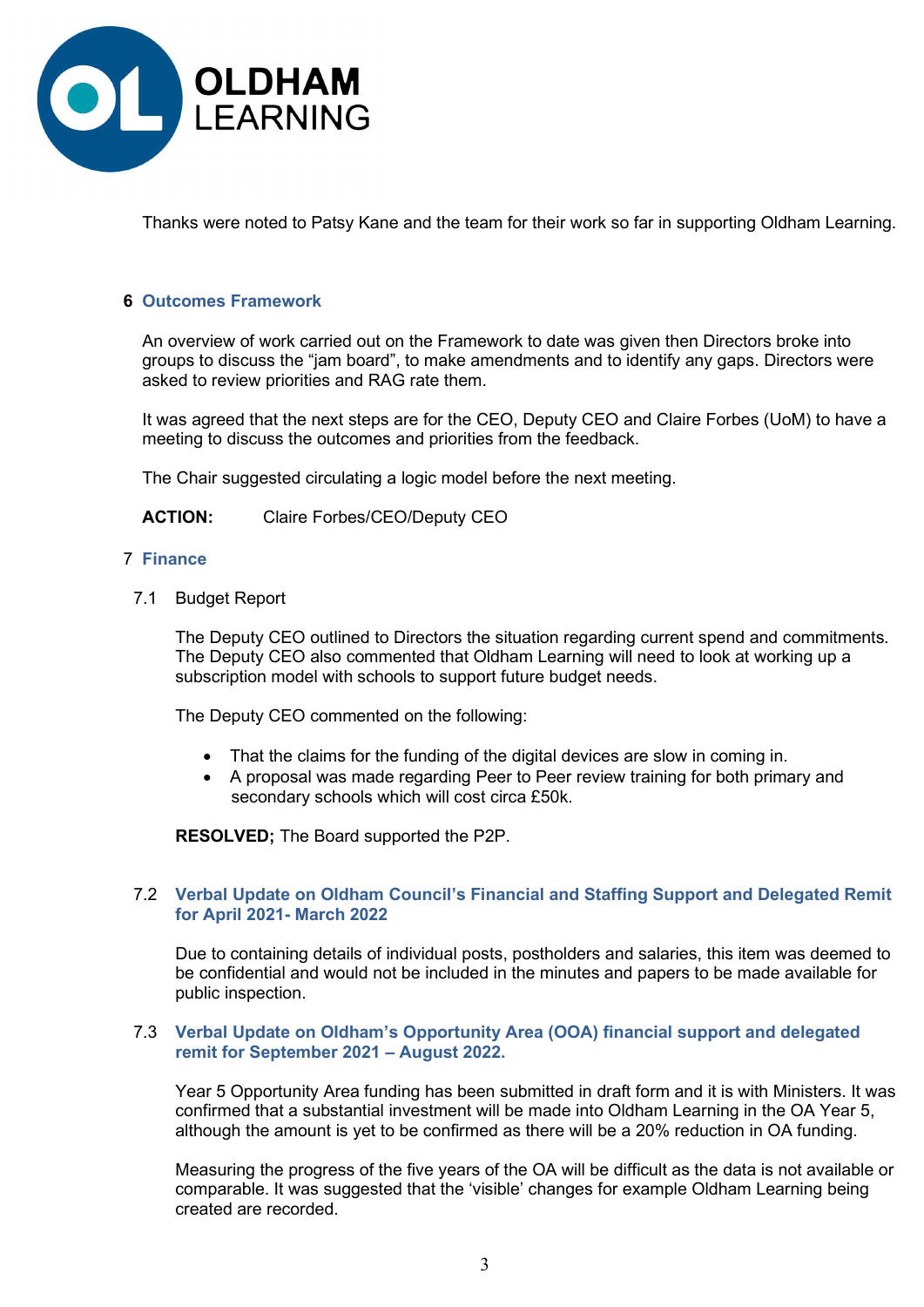

Concerns over the financial risks in 2020-21 are:

• Low spend to date in current year.

Future concerns were expressed around;

- LA contribution into the system.
- Securing arrangements for core team (fixed term contracts/permanent staff).

DfE commented that the rate of spend is slow and the funding is due to be paid out by the end of August 2021. It was suggested that a further meeting between DfE and the Deputy CEO should take place to identify risks and mitigations.

ACTION; DfE / Deputy CEO

#### 8 Project Management Report

This item had been discussed previously.

#### 9 Business Matters

A copy of the following documents were circulated with the agenda for consultation with Directors:

- Business Plan
- Draft School Improvement Model
- Categorisation Criteria
- School Intelligence Sheet

#### 9.1 Business Plan

The CEO commented that she had captured the vision and revisited the Stephen Betts presentation to ensure key actions had been addressed.

The CEO explained that she had not yet prepared a one year or three-year plan for Oldham Learning and that would be the focus of half term six. ie by end of July.

# ACTION: CEO/Deputy CEO

#### 9.2 Draft School Improvement Model

This item was deemed to be confidential and would not be included in the minutes and papers to be made available for public inspection. It was approved in principle.

# 9. Categorising Criteria

3

This item has been discussed during consideration of Agenda item 9.2 – Draft School Improvement Model.

#### 9.4 School Intelligence Sheet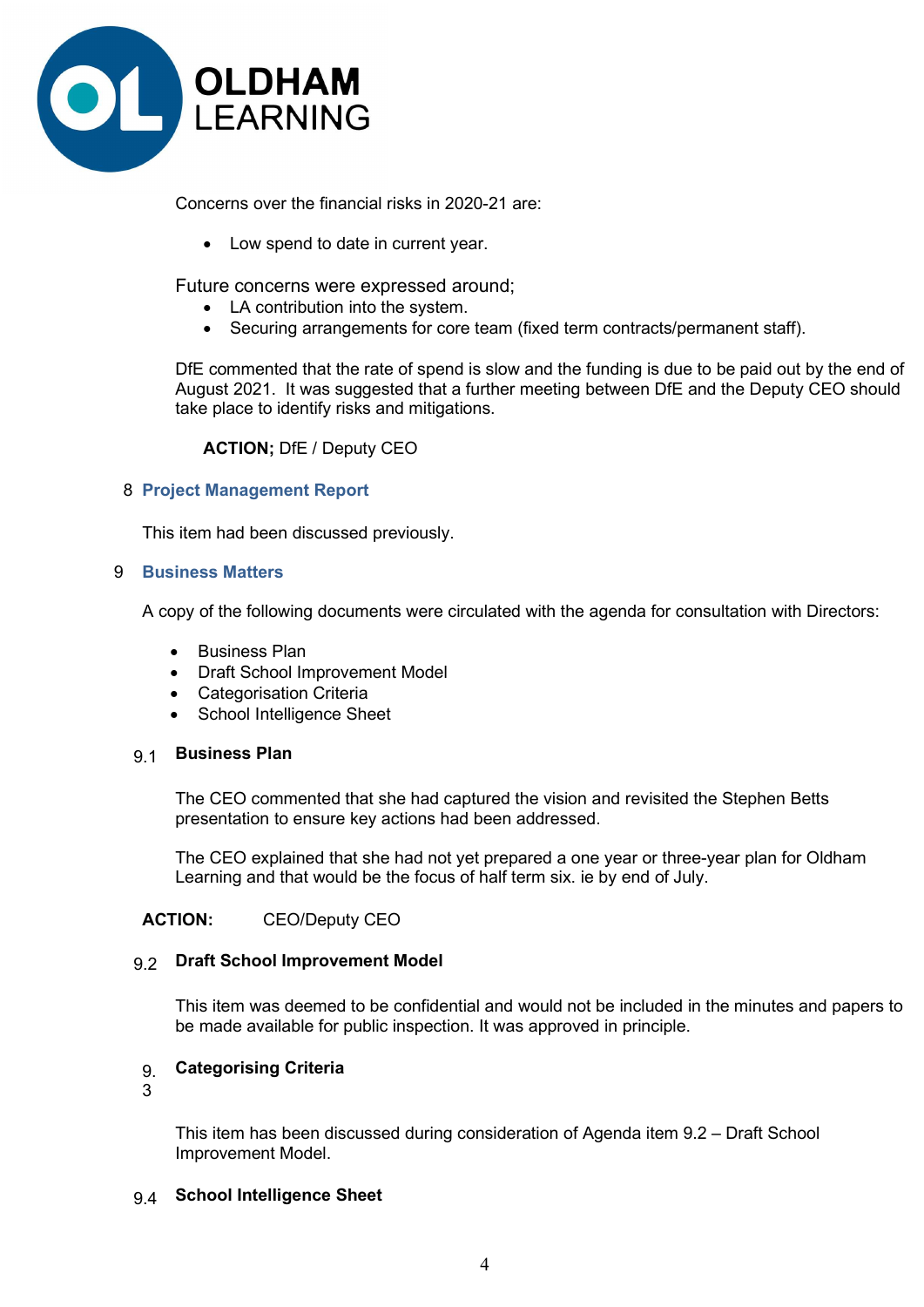

This item has been discussed during consideration of Agenda item 9.2 – Draft School Improvement Model.

#### 10 Date and Time of Next Meeting

# NOTED: That the next meeting of the Trust Board should be held on:

Tuesday 8 June 2021 at 10.00am via Microsoft Teams.

#### 11 Confidentiality

There were 2 items of confidential business.

 (There being no further business, board members and trustees were thanked for their attendance and the meeting was declared closed at 12.24pm).

Signed: \_\_\_\_\_\_\_\_\_\_\_\_\_\_\_\_\_\_\_\_\_\_\_\_\_\_\_\_\_\_\_

and the contract of the contract of the contract of the contract of the contract of the contract of the contract of the contract of the contract of the contract of the contract of the contract of the contract of the contra

Date: \_\_\_\_\_\_\_\_\_\_\_\_\_\_\_\_\_\_\_\_\_\_\_\_\_\_\_\_\_\_\_\_\_

F:/cah/OldhamLearningBoard/summerterm 2021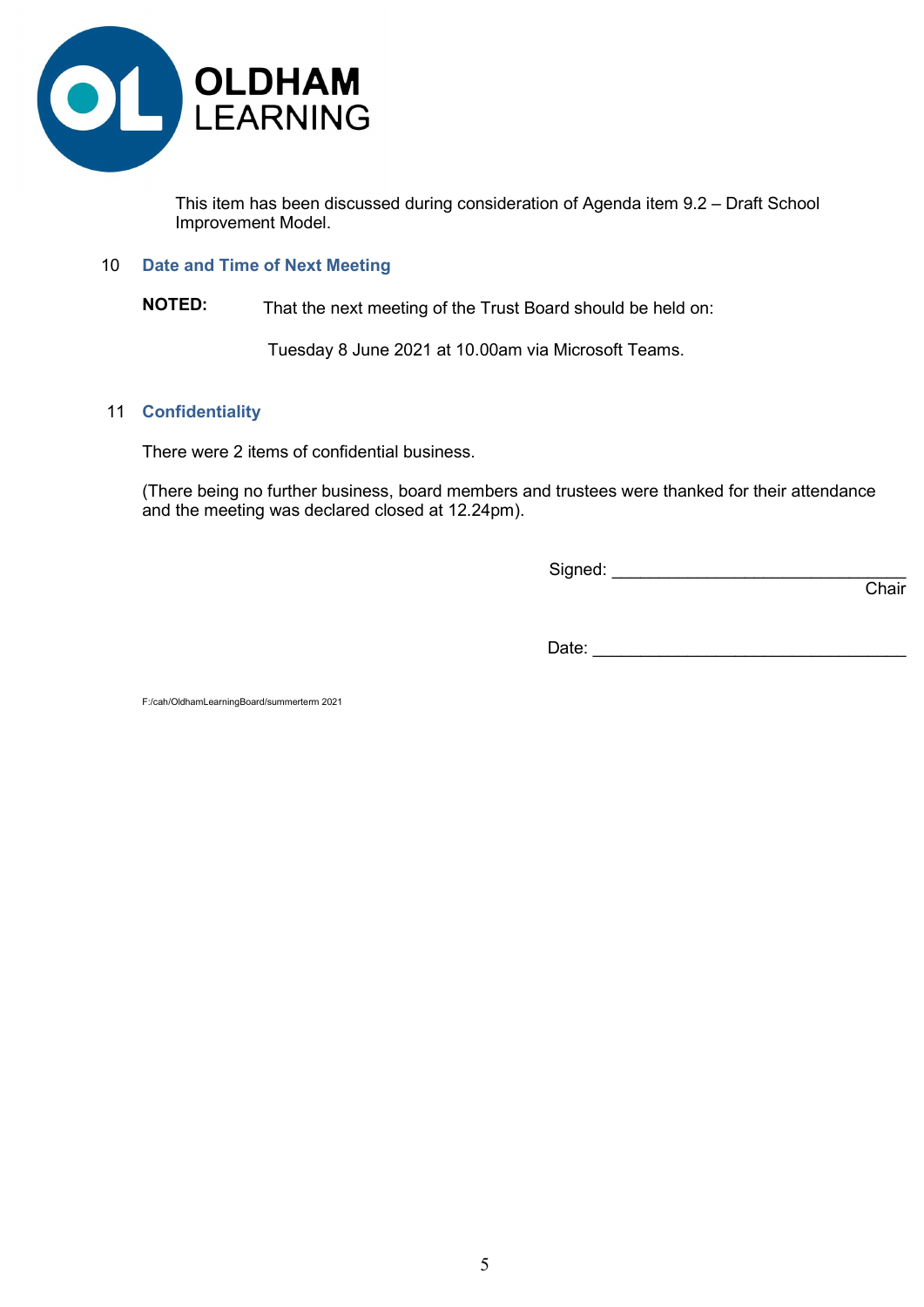

| Action<br><b>Point</b> | Agenda<br><b>Item</b> | <b>Description</b>                                                                             | Item to be completed by:              |
|------------------------|-----------------------|------------------------------------------------------------------------------------------------|---------------------------------------|
| 1.                     | 1                     | Previous minutes to be amended.                                                                | CAH/CEO/Deputy CEO                    |
| 2.                     | 5                     | CEO Report - CEO to circulate notes from Sir Kevan<br>Collins webinar.                         | <b>CEO</b>                            |
| 3.                     | 5                     | CEO Report – NTP list of our own tutors and the list<br>be retained by Oldham Learning.        |                                       |
| 4.                     | 6                     | Outcomes Framework - Logic model to be circulated  Claire Forbes / CEO<br>before next meeting. |                                       |
| 5.                     | $\overline{7}$        | A meeting to be arranged to look at financial risks<br>and mitigation                          | DfE / Deputy CEO                      |
| 6.                     | 9                     | Business Plan to be drawn up for July Board Meeting                                            | <b>CEO</b>                            |
| 7.                     | 10                    | Further discussion of Teacher Recognition<br>mechanisms                                        | <b>Gerard Jones/ Richard</b><br>Lynch |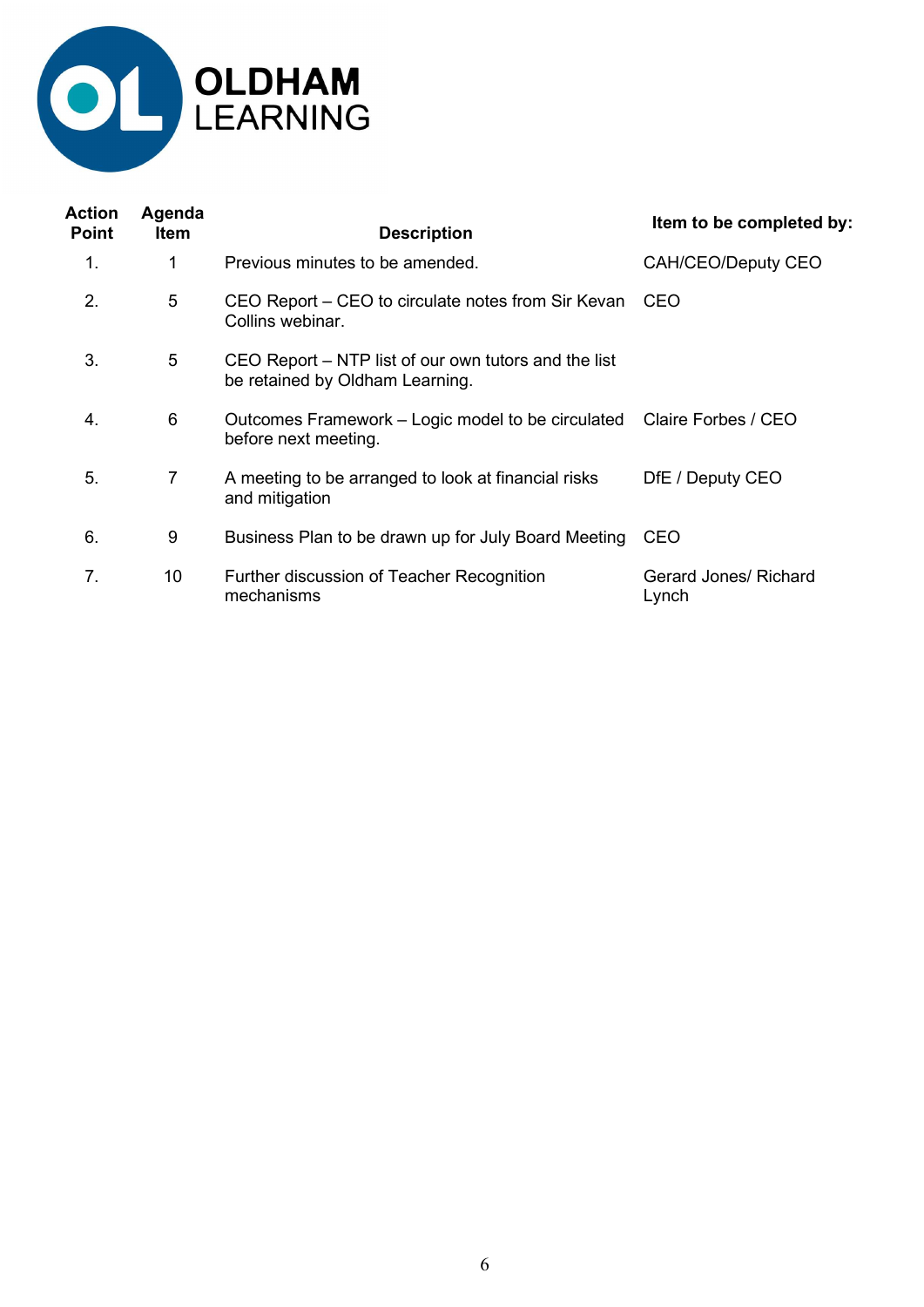

# 13 Confidentiality

# 13.1 Minute Number 8.2 – Verbal Update on Oldham Council's financial and staffing support and delegated remit for April 2021- March 2022

 Richard Lynch informed Directors and set the context that in the council things are volatile, ambiguous and that he has had difficulty navigating through the historic financial situation relating to the funding of School Improvement.

Richard Lynch explained that he is trying to separate School Support which is related to LA maintained schools and clarified that the retained element has been diminishing by 20% year on year and that School Improvement is not funded by the taxpayer, but by the Dedicated Schools Grant (DSG).

Richard Lynch made it clear that changes would need to be agreed at the Schools Forum and that the funding for the 2021-2022 year would be £320,000 and £269,000 in 2022-2023.

Richard reported that there are still centrally retained functions e.g.:

- Data intelligent and performance. Develop from within the LA.
- Schools causing concern address together LA/OA.
- Supporting HT recruitment.
- Traded services school governance.
- SACRE retained duties.
- NQT appropriate body with teaching hubs from September 2021.
- School improvement partners.

RESOLVED: that the information be received and noted.

ACTION: Richard Lynch

#### 13.2 Minute Number 10.B - Draft School Improvement Model - confidential

 The CEO reminded Directors that this is the first draft of the School Improvement Model and that the annal conversation will be open and honest.

The CEO stated she would provide an in-depth explanation of how the School Improvement Model would operate. The CEO mentioned that the Sixth Form needs to be looked at and Jayne Clarke will complete this.

Directors agreed that the Quality of Education Group will meet twice termly.

Discussion took place on how the School Improvement Model would work in the districts/collaboratives and this needs to be firmed up.

A Director asked when will the conversations start with Oldham Headteachers and will it be ready for July 2021 or for the new academic year 2021-2022?

Directors discussed and agreed that there will still be statutory functions which